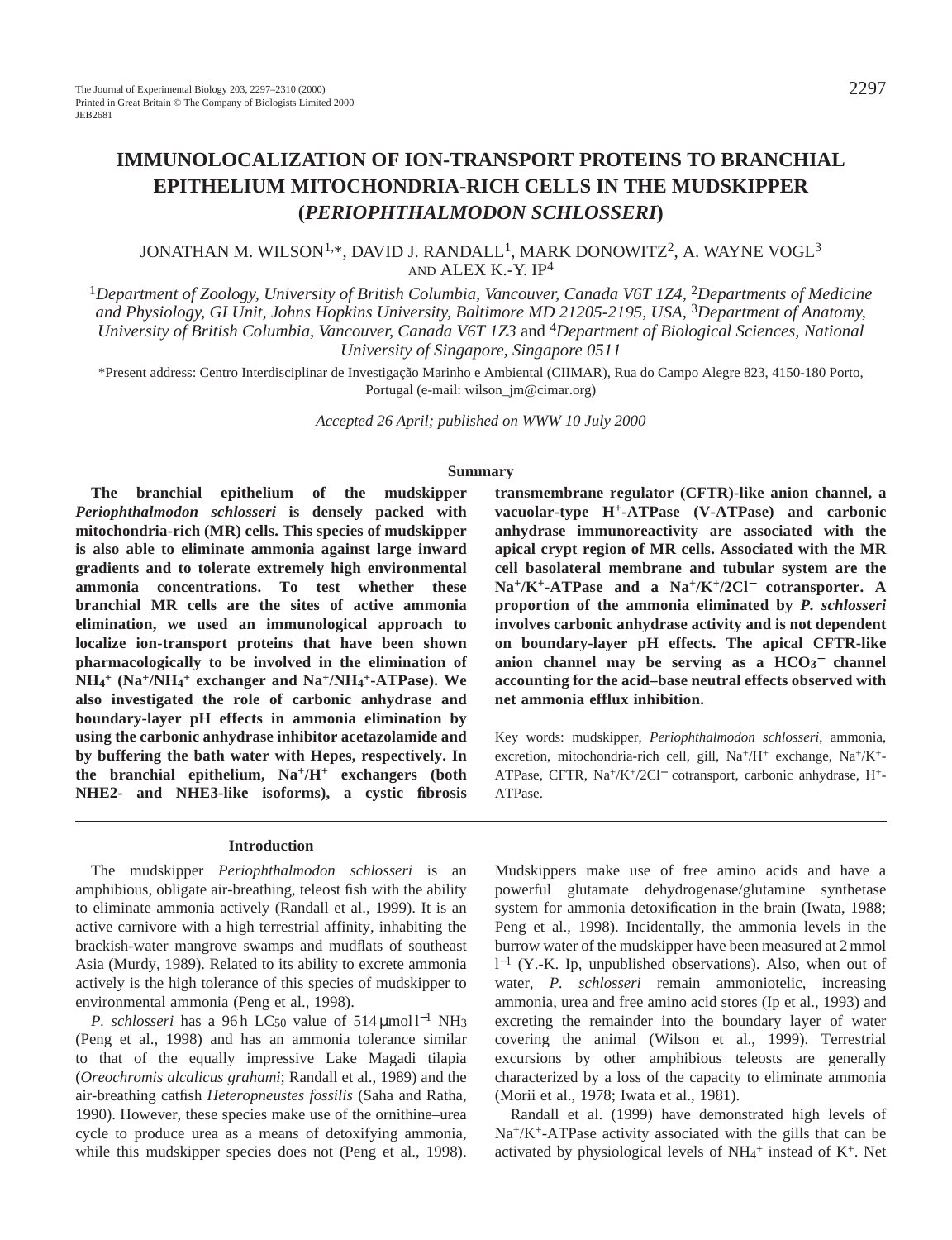ammonia excretion rates were also sensitive to *in vivo* pharmacological inhibition of Na+/K+-ATPase by ouabain and of the Na+/H+ exchanger (NHE) by amiloride. Measured transepithelial potentials could not account for ammonia effluxes in high environmental ammonia levels, indicating that ammonia efflux is active.

The branchial epithelium of this species is unique among species of mudskipper and teleost fishes in general (Schöttle, 1931; Low et al., 1988, 1990; Wilson et al., 1999). The lamellar epithelium is densely packed with mitochondria-rich (MR) cells, and the interlamellar water spaces are restricted by interlamellar fusions. The opercular epithelium, which is lined with intraepithelial capillaries, appears to be better suited to gas exchange (Schöttle 1931; Wilson et al., 1999). The branchial MR cells have a tubular system continuous with the basolateral membrane that is typical of teleost fishes (Pisam, 1981; Philpott, 1980). However, the MR cells of this species have deep apical crypts, and accessory-type cells were seldom observed (Wilson et al., 1999). Accessory cells are typically associated with active NaCl elimination in marine teleost fishes. It is this apparent lack of accessory cells and the over-abundance of MR cells that suggest a function in addition to NaCl elimination for the gill population of MR cells. It would appear that the ability of these animals to eliminate ammonia actively is probably associated with the branchial MR cells.

In the present study, we investigate the possibility that the branchial epithelium is the site of active NH<sub>4</sub>+ elimination. Iontransport proteins involved in the active elimination of  $NH_4$ <sup>+</sup> are localized using an immunological approach employing non-homologous antibodies. Antibodies against the following proteins were used: NHE2 and NHE3, the cystic fibrosis transmembrane regulator-like anion channel (CFTR), vacuolar-type H+-ATPase (V-ATPase), carbonic anhydrase, Na+/K+-ATPase and the Na+/K+/2Cl<sup>−</sup> cotransporter (NKCC). We also investigated the role of carbonic anhydrase in ammonia elimination by using the carbonic anhydrase inhibitor acetazolamide and the role of boundary-layer pH effects by buffering the bath water with Hepes at pH 8.0 and 7.0.

# **Materials and methods**

# *Animals*

Adult *Periophthalmodon schlosseri* (Pall.) of both sexes were collected from the Pasir Ris, a small estuary on the east coast of Singapore, and transported to City University of Hong Kong. In the laboratory, fish in individual plastic aquaria were kept partially submerged in 50 % sea water (salinity 15 ‰). Every second day, the water was changed and the animals were fed goldfish (*Carassius auratus*) *ad libitum*. Fish mass ranged from 55 to 120 g. The room air and water temperatures remained constant at approximately 26 °C. No attempts were made to control lighting conditions, and a natural photoperiod was followed.

#### *Inhibitor studies and Hepes buffering*

Animals were fasted for 3 days prior to the start of

experimentation. Fish kept in 500 or 1000 ml of 50 % sea water were exposed to a series of three flux periods. An initial 3 h control flux period was followed by a 3h experimental flux period and finally a 3 h recovery flux period. The experimental exposures consisted of exposing the fish either to 0.1 mmol l−<sup>1</sup> acetazolamide to inhibit carbonic anhydrase or to 5.0 mmol l−<sup>1</sup> Hepes to maintain water pH at the gill surface at either pH 7 or pH 8. Control and recovery fluxes were conducted in 50 % sea water. For the first two flux periods, water samples were taken at 0, 1, 2 and 3 h, but water samples were taken only at 0 and 3 h for the recovery period.

Water samples were assayed for total ammonia concentration (Verdouw et al., 1978), from which ammonia flux rates ( $J_{Amm}$ ) were calculated (μmol ammonia kg<sup>-1</sup> fish h<sup>-1</sup>). Appropriate standards were prepared with acetazolamide or Hepes (pH 7 and 8) in 50% sea water. Titratable acidity (TA) flux  $(J<sub>TA</sub>)$  was measured according to the method of McDonald and Wood (1981) from the difference between 0 and 3 h water samples from the control and experimental periods. In brief, 100 ml water samples were aerated overnight to remove respiratory CO2, and 25 ml subsamples (weighed to 0.01 g) were titrated to pH 4.00 with 0.01 mol l<sup>-1</sup> HCl using a Radiometer autotitrator and Orion Ross-type combination electrode. Aeration continued during titration to remove liberated  $CO<sub>2</sub>$ . The net acid flux ( $J_{\text{Acid}}$ ; µequiv H<sup>+</sup> kg<sup>-1</sup> h<sup>-1</sup>) was calculated as the sum of  $J_{\text{TA}}$  and *J*Amm, signs considered.

#### *Tissue fixation for immunocytochemistry*

Whole gill arches were immersion-fixed for immunolocalization studies at the light microscopic level using 3 % paraformaldehyde/phosphate-buffered saline (PFA/PBS), pH 7.4, and at the electron microscopic level using 2 % paraformaldehyde, 75 mmol l<sup>-1</sup> L-lysine, 10 mmol l<sup>-1</sup> sodium *m*-periodate fixative (McLean and Nakane, 1974) overnight at 4 °C. Following fixation in 3 % PFA/PBS, tissues were rinsed in PBS and 10 % sucrose/PBS and either frozen in liquid nitrogen or processed for paraffin embedding (Paraplast, Fisher Scientific). Following fixation for immunoelectron microscopy, tissue was rinsed in PBS, and free aldehyde groups were quenched in a 50 mmol  $l^{-1}$  NH<sub>4</sub>Cl solution for 20 min. The tissue was then dehydrated through a decreasing temperature (room temperature to −20 °C) ethanol series (1 h each in 30 %, 50 %, 70 %, 95 % and three times for 1 h in 100 % ethanol), gradually infiltrated with resin (ethanol:Unicryl; 2:1, 1:1, 1:2 for 30 min at −20 °C and 100 % Unicryl twice for 1 h and overnight at −20 °C) and transferred to Beem caps for embedding (BioCell International UK). The resin was polymerized using ultraviolet light at −10 °C over 3 days.

# *Antibodies*

*Na+/K+-ATPase*

# Gill  $Na^{+}/K^{+}$ -ATPase was immunolocalized using a monoclonal antibody specific for the  $\alpha$ -subunit of chicken Na<sup>+</sup>/K<sup>+</sup>-ATPase (Takeyasu et al., 1988). The antibody  $(\alpha 5)$ developed by D. M. Fambrough (Johns Hopkins University, MD, USA) was obtained from the Developmental Studies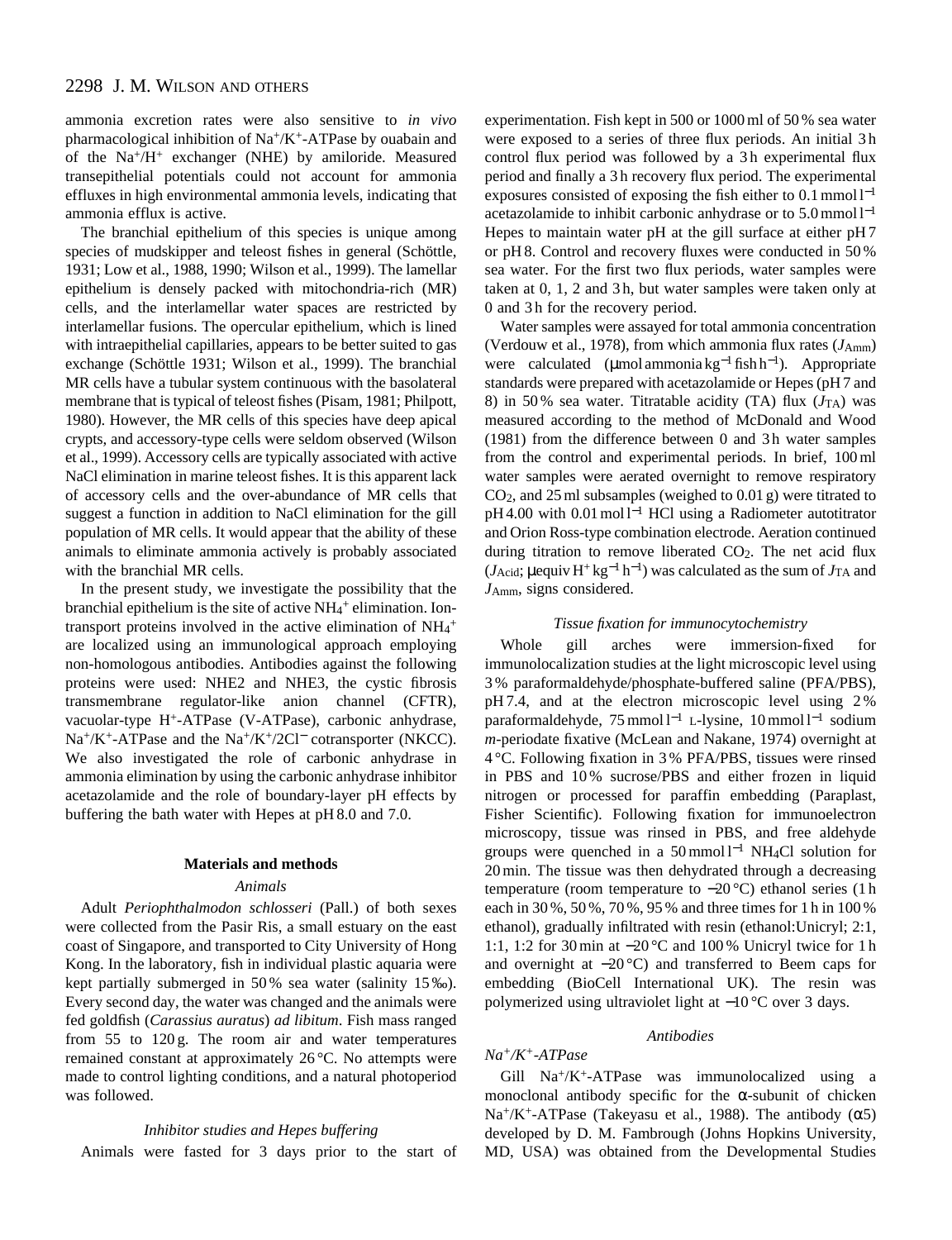Hybridoma Bank maintained by the University of Iowa Department of Biological Sciences, Iowa City, IA 52242, USA, under contract NO1-HD-7-3263 from the National Institute of Child Health and Human Development (NICHD). The antibody was purchased as cell culture supernatant  $(0.9 \,\text{mg}\,\text{m}^{-1})$ . This antibody is now in routine use for identifying gill MR cells by way of their high Na+/K+-ATPase levels (Witters et al., 1996; T. H. Lee et al., 1998).

### *Na+/K+/2Cl*<sup>−</sup> *cotransporter (NKCC)*

The gill Na+/K+/2Cl<sup>−</sup> cotransporter was immunolocalized using a monoclonal antibody specific for human colonic NKCC1 (Lytle et al., 1995). The antibody (T4) developed by Christian Lytle (Division of Biomedical Sciences, University of California, Riverside, CA, USA) was obtained from the Developmental Studies Hybridoma Bank maintained by the University of Iowa Department of Biological Sciences, Iowa City, IA 52242, USA, under contract NO1-HD-7-3263 from the NICHD. The antibody was purchased as cell culture supernatant (0.8 mg ml<sup>−</sup>1). Fixed/frozen dogfish (*Squalus acanthias*) rectal gland tissue was used as a positive control. The T4 monoclonal antibody has greater species cross-reactivity than the J3 monoclonal antibody, the immunoreactivity of which is limited to shark tissues (Lytle et al., 1995).

### *Na+/H+ exchanger (NHE)*

Rabbit polyclonal antibodies generated against glutathione S-transferase fusion proteins incorporating the last 87 amino acid residues of NHE2 (antibody 597; Tse et al., 1994) and the last 85 amino acid residues of NHE3 (antibodies 1380 and 1381; Hoogerwerf et al., 1996) were used. Antibody specificity has been determined in NHE-expressing PS120 cell lines. These antibodies have been used in a number of different studies for immunolocalization and western analysis of NHE2 and NHE3 isoforms (He et al., 1997; M. G. Lee et al., 1998; Levine et al., 1993; Sun et al., 1997) including a recent study on two teleost fishes (*Oncorhynchus mykiss* and *Pseudolabrus tetrious*) by Edwards et al. (1999). Three monoclonal antibodies generated against a maltose-binding protein fusion protein that contained the carboxyl-terminal 131 amino acid residues of NHE3 were also tested (Biemesderfer et al., 1997). We were unable to demonstrate cross-reactivity of gill tissue by either western analysis or immunohistochemistry with these three commercially available monoclonal antibodies (Chemicon International, CA, USA).

### *Cystic fibrosis transmembrane regulator (CFTR)*

A commercial monoclonal antibody specific to human CFTR (165–170 kDa) was purchased from NeoMarkers Inc., CA, USA. The antibody was raised against a full-length human CFTR recombinant protein, and the IgM was purified from ascites fluid by ammonium sulphate precipitation  $(0.2 \text{ mg ml}^{-1})$ of 10 mmol l−<sup>1</sup> PBS, pH 7.4, with 0.2 % bovine serum albumin, BSA, and 15 mmol l<sup>−1</sup> sodium azide). This antibody did not cross-react with dogfish transmembrane regulator (DFTR) in

# *Mudskipper gill MR cell ion-transport proteins* 2299

cryosections and has been reported to cross-react only with human tissue (NeoMarkers Inc.).

### *Vacuolar-type H+-ATPase (V-ATPase)*

The V-ATPase was immunolocalized using a rabbit polyclonal antibody raised against a synthetic peptide corresponding to a sequence from the catalytic 70 kDa Asubunit of the bovine vacuolar-type H<sup>+</sup>-ATPase complex (*C*SHITGGDIYGIVNEN; Südhof et al., 1989) (Protein Service Laboratory, University of British Columbia, Canada). The peptide was conjugated to keyhole limpet haemocyanin using a maleimide linker (Pierce) and mixed  $(300 \mu g)$  with Freund's complete adjuvant (Sigma). New Zealand White rabbits were immunized by subcutaneous injection and boost injections (300 µg) with incomplete Freund's adjuvant followed at biweekly intervals with test bleed. The rabbits were terminally bled and the serum collected. A pre-immunization serum was collected for use as a control. Sera were tested by peptide enzyme-linked immunosorbent assay (ELISA) and western blot analysis of trout gill homogenates.

A polyclonal antibody raised against the same peptide (Südhof et al., 1989) has been used to identify the distribution of the V-ATPase A-subunit in mammalian kidney (Madsen et al., 1991; Kim et al., 1992) and trout gill (Lin et al., 1994). Using rat kidney as a positive control tissue, we found identical results to those cited above.

### *Carbonic anhydrase*

Carbonic anhydrase was immunolocalized using a rabbit polyclonal antibody generated against chick retina carbonic anhydrase II (CAII). The antiserum was kindly provided by P. Linser (The Whitney Laboratory, University of Florida, USA). The antibody cross-reacts strongly with teleost and dogfish erythrocyte and branchial carbonic anhydrase isoforms (Wilson et al., 2000). Western analysis reveals a strong immunoreaction with bands in the 30 kDa molecular mass range.

#### *Immunofluorescence microscopy*

Cryosections  $(5-10 \mu m)$  thick were cut on a cryostat at −20 °C, collected onto either 0.01 % poly-L-lysine-coated (Sigma) slides or electrostatically charged slides (SuperFrost Plus, Fisher Scientific) and fixed in acetone at −20 °C for 5 min. Sections were then air-dried. Paraffin sections (5  $\mu$ m thick) were collected onto charged slides, air-dried at 37 °C overnight, and dewaxed though a series of xylene baths and rehydrated through an ethanol series finishing in PBS. Sections were circled with a hydrophobic barrier (DakoPen, Dako DK) and then blocked with 5 % normal goat serum (NGS)/0.1 % BSA/0.05 % Tween-20 in PBS (TPBS), pH 7.4, for 20 min. Sections were then incubated with primary antibody diluted 1:50 to 1:200 in 1%NGS/0.1% BSA/TPBS, pH 7.3, for 1–2 h at 37 °C. They were then rinsed in 0.1 % BSA/TPBS or PBS followed by incubation with goat antimouse or anti-rabbit secondary antibody conjugated to fluorescein isothiocyanate (1:50 FITC, Chemicon Intl. Inc.), Texas Red (1:100, Molecular Probes or Jackson Labs) or Cy3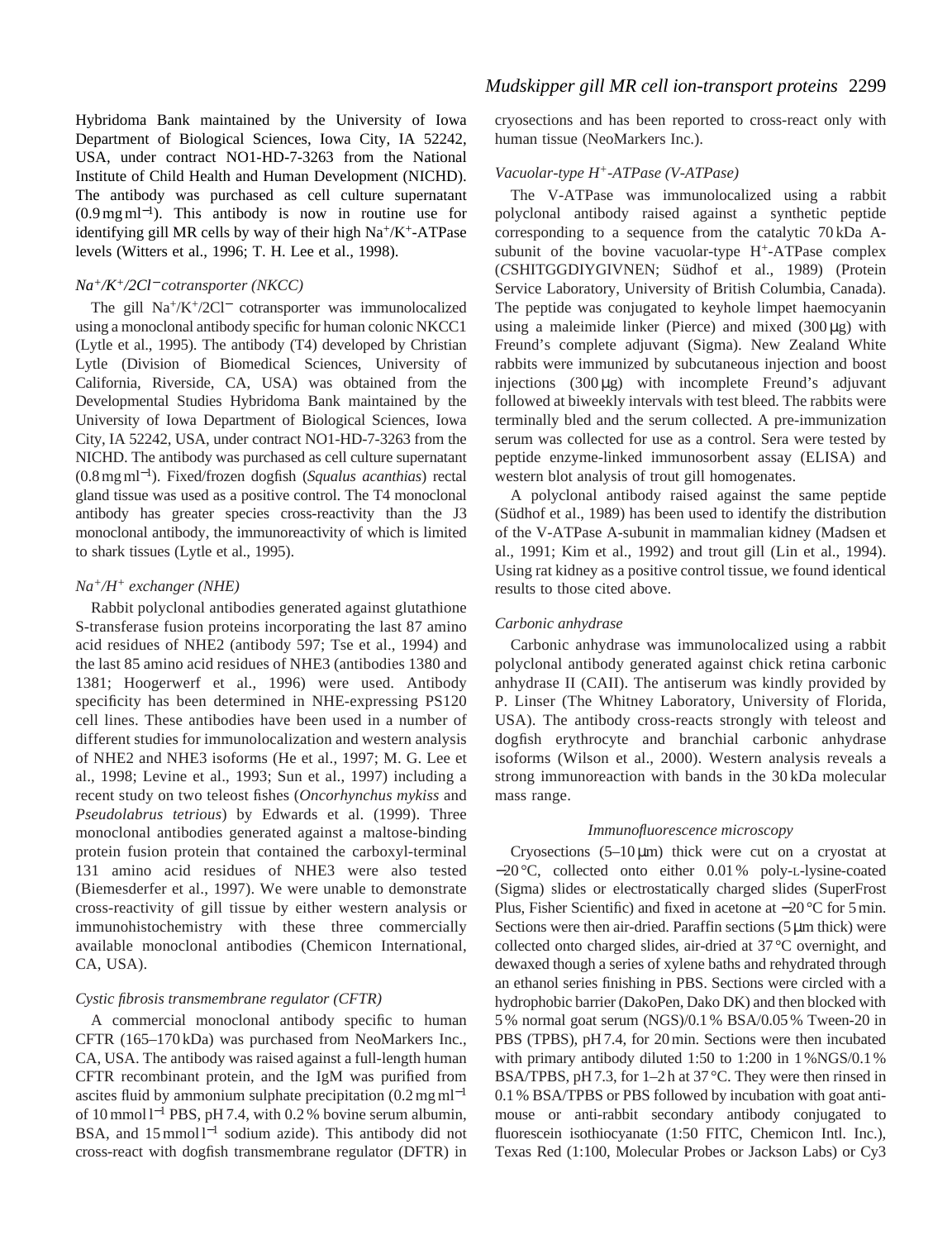(1:200, Sigma) for 1 h at  $37^{\circ}$ C. Following rinsing with 0.1% BSA/TPBS, sections were mounted with VectaShield mounting medium and viewed on a Zeiss AxioPhot photomicroscope or Bio-Rad 600 confocal microscope with the appropriate filter sets.

To obtain a representative sample, gill tissue from a minimum of 4–6 animals was sectioned and immunolabelled using each of the above-mentioned antibodies. Immunolabelling was repeated on at least on two occasions on slides in duplicate or triplicate for each antibody and animal. Normal mouse or rabbit serum negative controls were also processed at the same time (see below).

#### *Immunoelectron microscopy*

Ultrathin sections were prepared on a Reichart ultramicrotome and collected onto either Formvar- or Formvar/carbon-coated nickel grids. Following air-drying, sections were rehydrated by floating the grids on drops of PBS. The grids were then transferred to drops of diluted primary antiserum (1:100) and incubated at room temperature for 1 h. They were then rinsed and transferred to drops of diluted secondary goat anti-mouse antiserum (1:100) conjugated to colloidal gold (10 or 20 nm, Sigma, Chemicon) and incubated for 1 h at room temperature. They were rinsed with PBS and fixed for 10 min in 1 % glutaraldehyde/PBS and rinsed again in double-distilled water before counter-staining with lead citrate and saturated uranyl acetate. Sections were viewed on a Philips 300 transmission electron microscope and photographed with Kodak EM plate film 4489.

### *SDS–PAGE and western analysis*

Tissue was thawed in ice-cold SEI buffer  $(300 \text{ mmol})^{-1}$ sucrose, 20 mmol l<sup>-1</sup> EDTA, 100 mmol l<sup>-1</sup> imidazole, pH7.3), and filaments were scraped from the arch using a blunt razor blade. Filaments were then homogenized with a Potter–Elvehjem tissue grinder on ice (1000revsmin<sup>−</sup>1, 10 strokes). The homogenate was centrifuged at 2000*g*, and the supernatant was discarded. The pellet was resuspended in  $2.4 \text{ mmol}1^{-1}$ deoxycholate in SEI buffer and rehomogenized. Following a second centrifugation at 2000*g*, the supernatant was saved.

Total protein was measured using the Bradford method (Bradford, 1976) with a BSA standard and the homogenate diluted to  $1 \mu g \mu^{-1}$  in Laemmli's buffer (Laemmli, 1970). Proteins were separated by polyacrylamide gel electrophoresis (PAGE) under denaturing conditions, as described by Laemmli (1970), using a vertical mini-slab apparatus (Bio-Rad, Richmond, CA, USA). Proteins were transferred to Immobilon-P membranes (Millipore) using a semi-dry transfer apparatus (Bio-Rad). Blots were then blocked in 3 % skim milk/TTBS (0.05 % Tween 20 in Tris-buffered saline: 20 mmol l<sup>−1</sup> Tris-HCl; 500 mmol l<sup>−1</sup> NaCl, 5 mmol l<sup>−1</sup> KCl, pH 7.5).

Blots were incubated with primary antiserum for 1h at room temperature or overnight at 4°C. Following a series of washes with TTBS, blots were incubated with either goat anti-rabbit or anti-mouse horseradish-peroxidase-conjugated antibody



Fig. 1. The effects of the carbonic anhydase inhibitor acetazolamide (0.1 mmol l<sup>−</sup>1) on (A) net ammonia flux (*J*Amm; µmol kg−<sup>1</sup> h<sup>−</sup>1) and (B) net acid flux  $(J_{\text{Acid}} = J_{\text{TA}} + J_{\text{Amm}})$ , where  $J_{\text{TA}}$  is flux of titratable acidity;  $\mu$ equiv kg<sup>-1</sup> h<sup>-1</sup>) in mudskippers in 50% sea water. The flux series  $(A)$  consists of an initial 3h control period  $(C1-C3)$  followed by 3 h exposure (E1–E3) and recovery (R3) periods. *J*Amm is calculated for each hour during the control and exposure periods and over the entire 3 h period during recovery. In B, *J*Acid is calculated from the 3 h *J*TA and *J*Amm values. Values marked with the same letters in A are not significantly different, and the asterisks in B indicate a significant difference (*P<*0.05) from the corresponding initial 3h control value. Note the significant reduction in  $J_{\text{Amm}}$ following the addition of acetazolamide  $(B)$ , the recovery of  $J_{Amm}$ with time (A) and the absence of changes in *J*acid (B). Values are means + S.E.M, *N*=6.

(Sigma). Bands were visualized by enhanced chemiluminescence (Amersham). Tissue homogenates from three animals were electrophoretically separated and probed for each antibody.

#### *Controls*

Normal mouse serum and normal rabbit serum were substituted for primary antibodies in the immunohistochemical and blotting protocols for use as negative controls. Except for the V-ATPase, pre-immune sera were not available. Also, antigens were not available, so pre-absorption controls were also not conducted.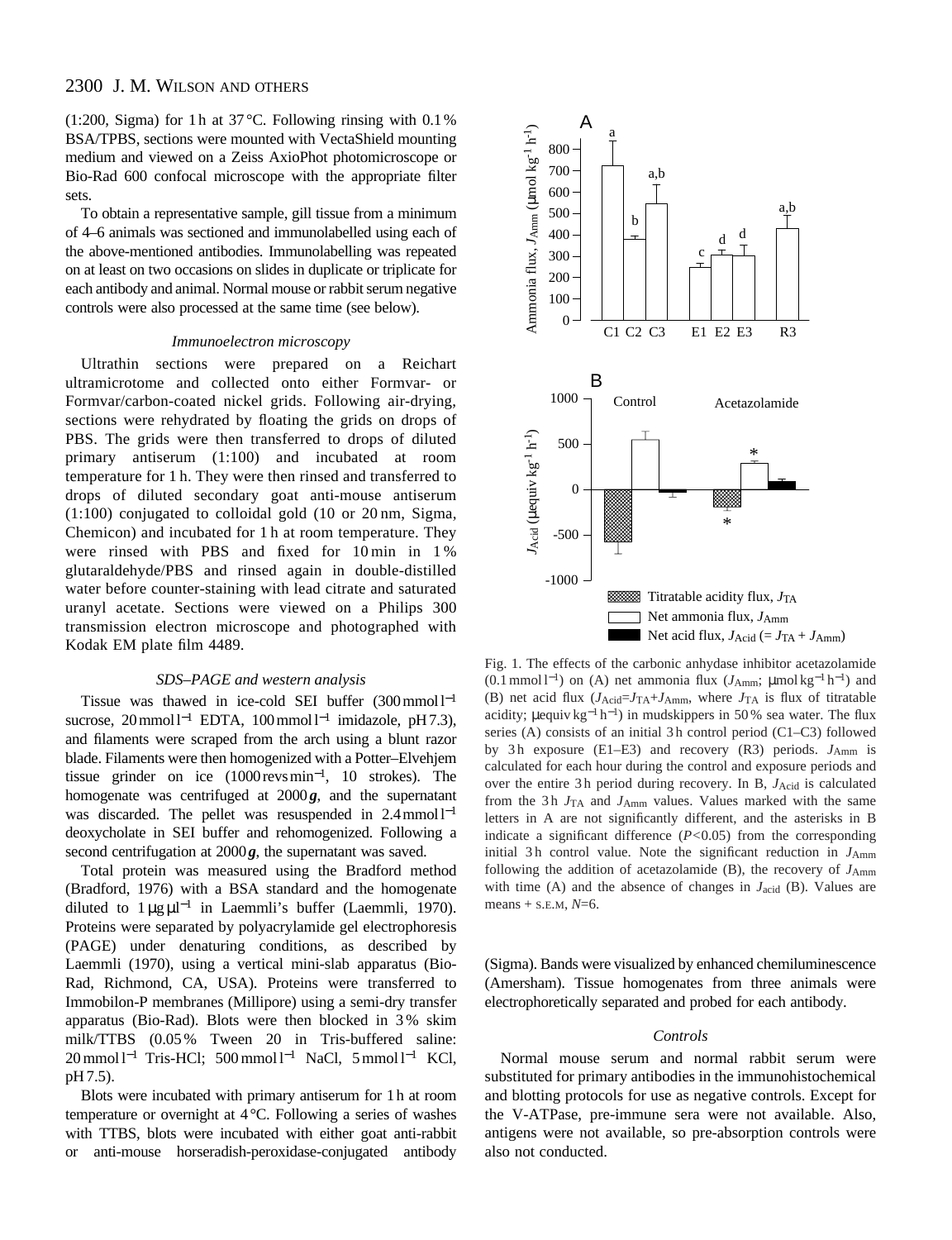

# *Mudskipper gill MR cell ion-transport proteins* 2301

Fig. 2. The effects of changes in boundary-layer pH induced by 5 mmol  $l^{-1}$  Hepes, pH 7.0 and pH 8.0, on net ammonia flux ( $J_{Amm}$ ; µmol kg<sup>-1</sup> h<sup>-1</sup>) (A and C respectively) and net acid flux  $(J_{\text{Acid}} = J_{\text{TA}} + J_{\text{Amm}})$ , where  $J_{\text{TA}}$  is flux of titratable acidity;  $\mu$ equiv kg<sup>-1</sup> h<sup>-1</sup>) (B and D, respectively) in mudskippers in 50 % sea water (SW). The flux series  $(A,C)$  consists of an initial 3h control  $(Ctrl)$  period  $(C1-C3)$  followed by 3h exposure  $(E1-E3)$  and recovery (R3) periods. *J*Amm is calculated for each hour during the control and exposure periods and over the entire 3 h period during the recovery. (C,D)  $J_{\text{Acid}}$  is calculated from the 3h titratable acidity and *J*Amm values. The asterisks in D indicate a significant difference (*P<*0.05) from the corresponding initial 3 h control value. (E) Water pH values during the initial 3h control period and the following 3h Hepes treatment period at 0, 1 and 3 h. Values are means + S.E.M, *N*=6.

#### *Statistical analyses*

Data are presented as means ± S.E.M. (*N*). Ammonia excretion rates from the different treatments were compared using a one-way repeated-measures analysis of variance (ANOVA) and *post-hoc* Student–Newman–Keuls test. Net ammonia, titratable acidity and acid fluxes under control and experimental conditions were compared using paired *t*-tests. The fudicial limit of significance was set at 0.05.

### **Results**

#### *Ammonia and acid fluxes*

The carbonic anhydrase inhibitor  $(0.1 \text{ mmol } 1^{-1})$ acetazolamide reduces *J*Amm by 48 % yet has no significant effect on *J*Acid (Fig. 1). *J*Amm is inhibited immediately upon exposure to acetazolamide and starts to recover slightly during the second and third hours of exposure. Removal of acetazolamide results in a complete recovery of  $J_{Amm}$ .

The addition of  $5 \text{ mmol } 1^{-1}$  Hepes to  $50\%$  sea water is sufficient to fix the water pH at either 7 and 8 during the 3 h experimental period (Fig. 2E). Buffering the water at pH 7.0 does not significantly affect either  $J_{Amm}$  or  $J_{Acid}$  (Fig. 2A,B). However, addition of 5 mmol l<sup>-1</sup> Hepes, pH 8, significantly increases *J*Acid while having no effect on *J*Amm (Fig. 2C,D).

### *Immunohistochemistry*

### *Na+/K+-ATPase*

Figs 3A, 4 and 5A show an abundance of  $Na^+/K^+$ -ATPase immunoreactivity associated with the lamellar epithelium. Immunopositive cells are also found in the epithelium of the gill arch. Immunoreactivity for  $Na^{+}/K^{+}$ -ATPase is restricted to the large epithelial MR cells (Fig. 5A). Labelling occurs throughout the cell body with the exception of the nucleus and apical crypt area. Immunogold labelling for  $Na^+/K^+$ -ATPase reveals that the intracellular staining observed by immunofluorescence is restricted to elements of the tubular system and that no labelling is associated with the apical crypt (Fig. 4A,B). Control incubations with normal mouse serum result in negligible levels of immunoreactivity (Fig. 3B). In western blots, the  $\alpha$ 5 antibody cross-reacts strongly with a band with an apparent molecular mass of 116 kDa (see Fig. 9A).

#### *Na+/K+/2Cl*<sup>−</sup> *cotransporter*

The Na+/K+/2Cl<sup>−</sup> cotransporter has an essentially identical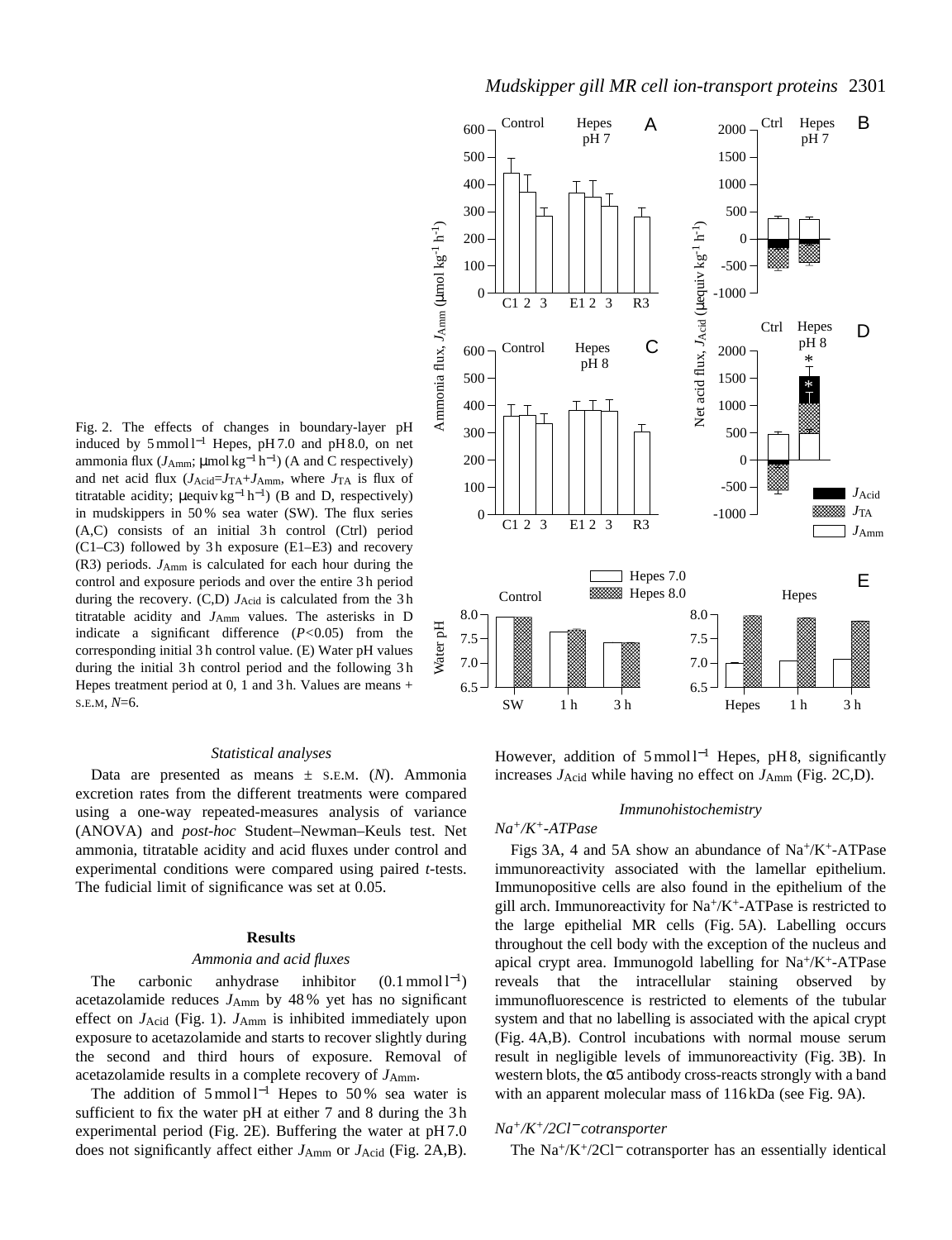

Fig. 3. Indirect immunofluorescence (A) and phase-contrast (C) microscopy showing the distribution of  $Na^+/K^+$ -ATPase in the gills of the mudskipper. The mouse monoclonal antibody α5 was used to immunolabel a 5 µm fixed/frozen section of gill tissue fixed in 3 %PFA/PBS (see Materials and methods). In the two gill filaments shown in cross section, staining is most intense in the cells of the gill lamellar epithelium. A section in which  $\alpha$ 5 was substituted with normal mouse serum in the immunolocalization procedure serves as a control for comparison (B,D). Scale bar,  $100 \,\text{\ensuremath{\mu}m}$ .

distribution to that of the  $Na^+/K^+$ -ATPase (Fig. 5E,F). Na+/K+/2Cl<sup>−</sup> immunofluorescence labelling shows a similar diffuse cytoplasmic distribution, and immunogold labelling indicates that the immunoreaction is associated with the MR cell tubular system. No labelling is associated with the apical crypt. We were, however, unable to demonstrate immunoreactivity on western blots using the T4 Na<sup>+</sup>/K<sup>+</sup>/2Cl<sup>−</sup> antibody.

#### *Cystic fibrosis transmembrane regulator*

The mouse monoclonal antibody against the human cystic fibrosis transmembrane regulator (CFTR) cross-reacts specifically with the MR cell apical crypt (Fig. 5C,D). In sections, labelled crypts appear as either a ring or a U shape indicative of cross or longitudinal sections through the crypt, respectively. This antibody was only useful with fixed/ frozen tissue and not fixed/paraffin-embedded tissue. No immunolabelling is associated with pavement cells, pillar cells, mucocytes, erythrocytes or the basal portion of MR cells. Western blots indicate an immunoreactive band with an apparent molecular mass of 150 kDa (see Fig. 9B).

# *Na+/H+ exchanger*

The distributions of apical isoforms of the Na+/H+

exchanger (NHE2 and NHE3) were determined in the mudskipper gill using antibodies Ab597 and Ab1380 specific for apical NHE2 and NHE3 isoforms, respectively. Both NHE isoforms are immunolocalized to the apical crypts of MR cells (Figs 6, 7). From low-power photomicrographs, most crypts can be seen to be labelled (Fig. 6A). The NHE3 antibody Ab1381 was not useful for tissue localization. A control incubation with normal rabbit serum reveals non-specific labelling associated with the contents of the afferent and efferent vessels (Fig. 6E). In western blots of crude membrane preparations, immunoreactivity is seen with bands in the predicted molecular mass ranges (approximately 85 kDa); however, additional major bands are also recognized at lower molecular masses (see Fig. 9D,E).

#### *Carbonic anhydrase*

Immunoperoxidase staining for carbonic anhydrase in fixed/frozen sections is restricted to the apical crypt region of the MR cells (Fig. 8A,B). Staining is not associated with the rest of the cell. Erythrocytes also show immunoreactivity, while no immunoreactivity is associated with pavement cells or pillar cells. Incubation of control sections with normal rabbit serum at an equivalent dilution results in insignificant levels of labelling.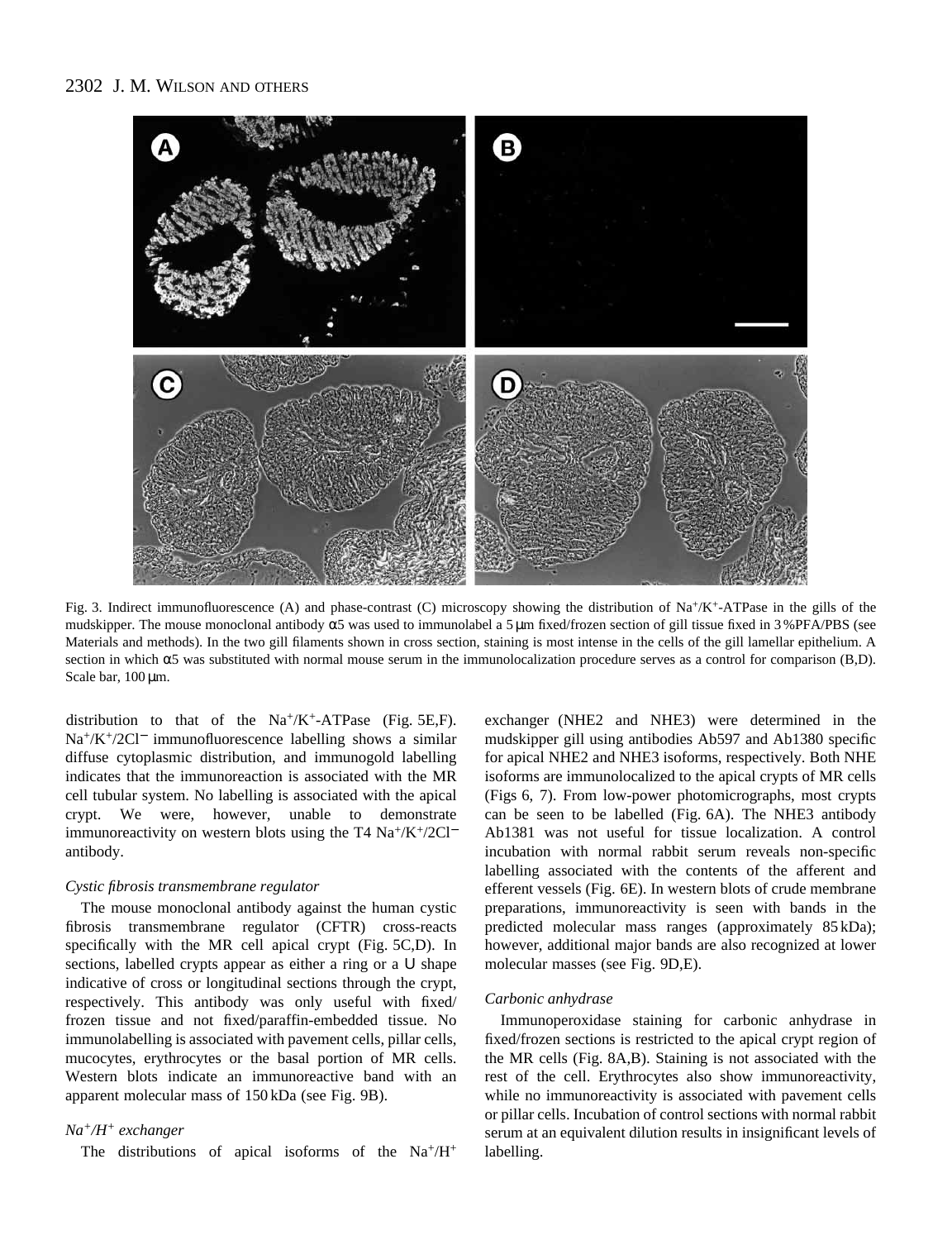

Fig. 4. Immunogold localization of Na+/K+-ATPase in the mudskipper gill lamellar mitochondria-rich (MR) cell using the α5 antibody and a secondary antibody conjugated to 20 nm colloidal gold particle. Labelling is greatest in the lower two-thirds of the MR cell (A) and is associated with the tubular system (ts) (B; arrows). No labelling is associated with the MR cell apical crypt, pavement cells (PVC), pillar cells (PiC) or red blood cells (rbc). m, mitochondrion; N, nucleus; bl, basal lamina. Scale bars: A, 2 µm; B, 0.5 µm.

*V-ATPase*

The V-ATPase was immunolocalized using a polyclonal antibody directed against the A-subunit of the vacuolar proton pump complex. Immunoperoxidase staining shows that the V-ATPase is restricted to the apical crypt region of MR cells (Fig. 8C). It should be noted that some difficulty was encountered in trying to reproduce these results. Western blots show an immunoreactive band with an apparent molecular mass of 78 kDa (Fig. 9C).

# **Discussion**

These results support the hypothesis that, in the amphibious air-breathing mudskipper *Periophthalmodon schlosseri*, ion-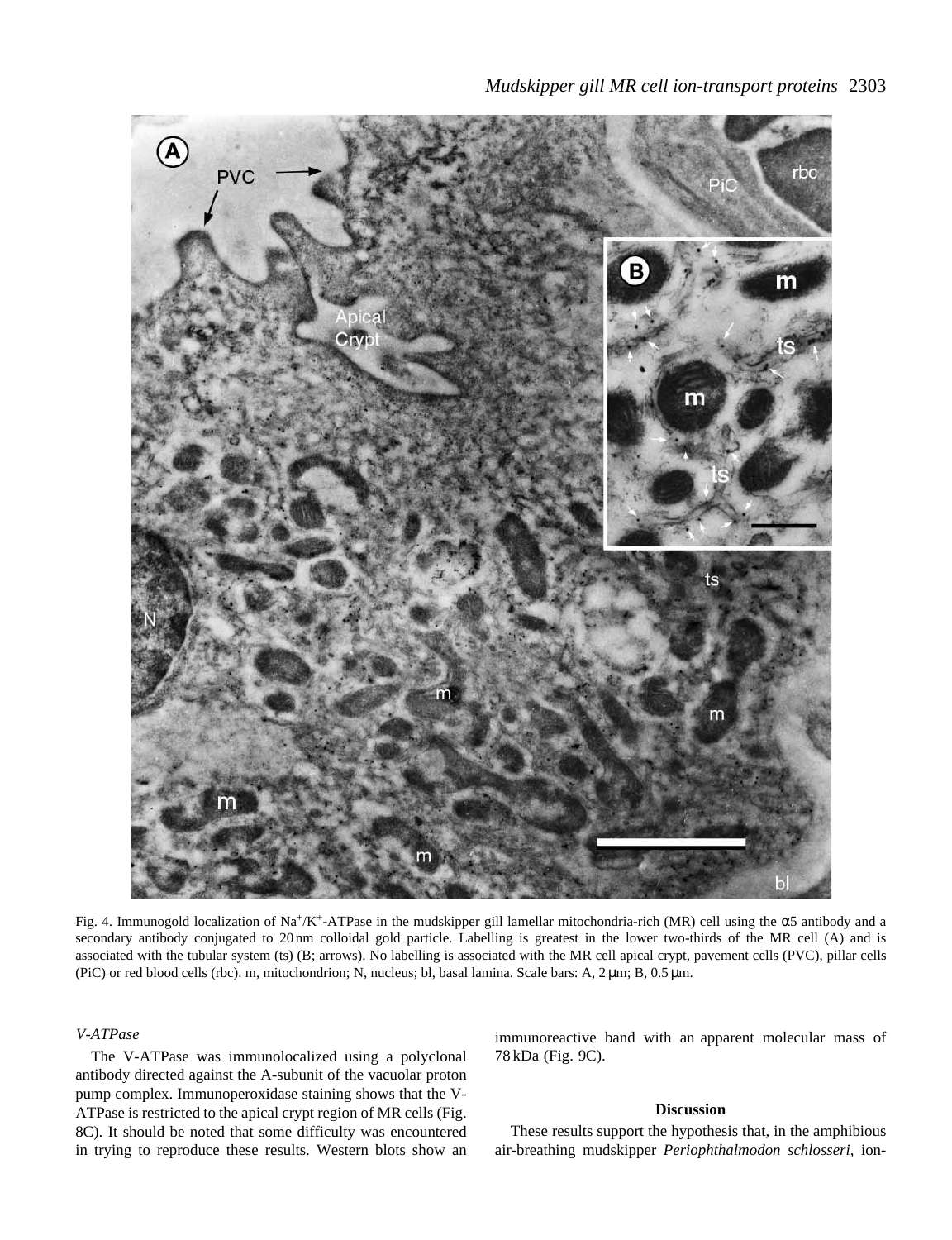

Fig. 5. Indirect immunofluorescence (A,C,E) and phase-contrast microscopy (B,D,F) showing the distributions of Na+/K+-ATPase (A,B), the cystic fibrosis transmembrane regulator (CFTR) (C,D) and the Na<sup>+</sup>/K<sup>+</sup>/2Cl<sup>−</sup> cotransporter (E,F) in cells of the lamellar epithelium. Micrographs are taken from the bases of lamellae, and the asterisks indicate the alternating lamellar blood spaces. Arrows indicate the location of mitochondria-rich (MR) cell apical crypts. The Na+/K+-ATPase and Na+/K+/2Cl<sup>−</sup> cotransporter have an essentially identical diffuse cytoplasmic distribution confined to lamellar MR cells. CFTR staining is restricted to the MR cell apical crypt regions. Scale bar, 25 µm

transport proteins in gill MR cells contribute to active ammonia (NH<sub>4</sub><sup>+</sup>) excretion. *In vivo* pharmacological studies have shown that a significant proportion of the total ammonia efflux  $(J<sub>Amm</sub>)$  is sensitive to inhibition of the Na<sup>+</sup>/H<sup>+</sup>(NH<sub>4</sub><sup>+</sup>) exchanger by amiloride (Randall et al., 1999) and to inhibition of carbonic anhydrase by acetazolamide (Fig. 1). The elimination of boundary-layer acidification by the addition of 5 mmol l−<sup>1</sup> Hepes buffer, pH 8.0, to the 50 % sea water was without effect on  $J_{Amm}$ , indicating that NH<sub>3</sub> trapping is not an important component of total ammonia excretion (Fig. 2). These animals are also capable of excreting ammonia against inward NH4 <sup>+</sup> and NH3 gradients (2 mmol l−<sup>1</sup> NH4Cl); however,

a portion of *J*Amm is then sensitive to inhibition of Na<sup>+</sup>/K<sup>+</sup>(NH<sub>4</sub><sup>+</sup>)-ATPase by ouabain (Randall et al., 1999).

The branchial epithelium contains an abundance of MR cells with deep apical crypts and an extensive tubular system continuous with the basolateral membrane (Wilson et al., 1999). Immunological localization studies have demonstrated the presence of NHE2- and NHE3-like isoforms, a CFTR-like anion channel and carbonic anhydrase associated with the apical crypt and a Na+/K+-ATPase and a Na+/K+/2Cl<sup>-</sup> cotransporter (NKCC) associated with the tubular system of these MR cells. The demonstration of the presence of these transporters within the branchial MR cells strongly indicates that these cells are probably involved in the active elimination of ammonia, although their involvement in active Cl<sup>−</sup> elimination (typical of brackish-water teleosts) is also expected (see Marshall and Bryson, 1998).

#### *Boundary-layer acidification*

In *P. schlosseri*, excretion of ammonia is not dependent on boundary-layer pH. This would indicate that  $P_{NH_3}$  gradients are not as important a mechanism of total ammonia elimination as in freshwater fishes (Cameron and Heisler, 1983; Wilson et al., 1994). The facilitation of NH3 diffusion by trapping of NH3  $(NH<sub>3</sub>+H<sup>+</sup> \rightarrow NH<sub>4</sub><sup>+</sup>)$  through the acidification of the boundary layer by hydration of respiratory  $CO<sub>2</sub>$  or direct H<sup>+</sup> excretion (by the Na+/H+ exchanger or V-ATPase) is important in freshwater fish (Wright et al., 1989; Wilson et al., 1994; Salama et al., 1999) and probably also in seawater fish (Wilson and Taylor, 1992). The mudskippers kept in unbuffered 50 % sea water (pH 8) were able to acidify their bath water to a final pH of approximately pH 7.4 (Fig. 2E). The acidification of the gill boundary layer is dependent on the water buffer capacity. Sea water tends to be poorly buffered, and the gill boundary layer will therefore be acidified. Experimentally, the acidification of the boundary layer can be eliminated by the addition of buffer to the water. In the mudskipper, the elimination of boundary-layer acidification by buffering with 5 mmol l−<sup>1</sup> Hepes, pH 8.0, results in no change in *J*Amm. This did, however, stimulate a large *J*Acid. An increase in *J*Acid has also been observed in freshwater trout *Oncorhynchus mykiss* (Salama et al., 1999), but not to the same extent.

# *Ion-transport proteins and elimination of NH4 + Na+/K+-ATPase and Na+/K+/2Cl*<sup>−</sup> *cotransport*

The gill MR cells are associated with high levels of Na+/K+-ATPase immunoreactivity (Fig. 3), and *in vitro* assays show that (ouabain-sensitive) enzyme activity is also very high, being 3–4 times higher than in another mudskipper species (*Boleophthalmus boddaeti*; Randall et al., 1999). The levels of immunoreactivity in the other gill cell types (pavement cells, erythrocytes, pillar cells, filament-rich cells) are below the level of detection, although the absence of immunoreactivity is not a good criterion for concluding that the enzyme is absent. There are limits to the sensitivity of the technique in addition to the possibility that other isoforms of the  $\alpha$ -subunit are present in these cell types. Indeed, Na<sup>+</sup>/K<sup>+</sup>-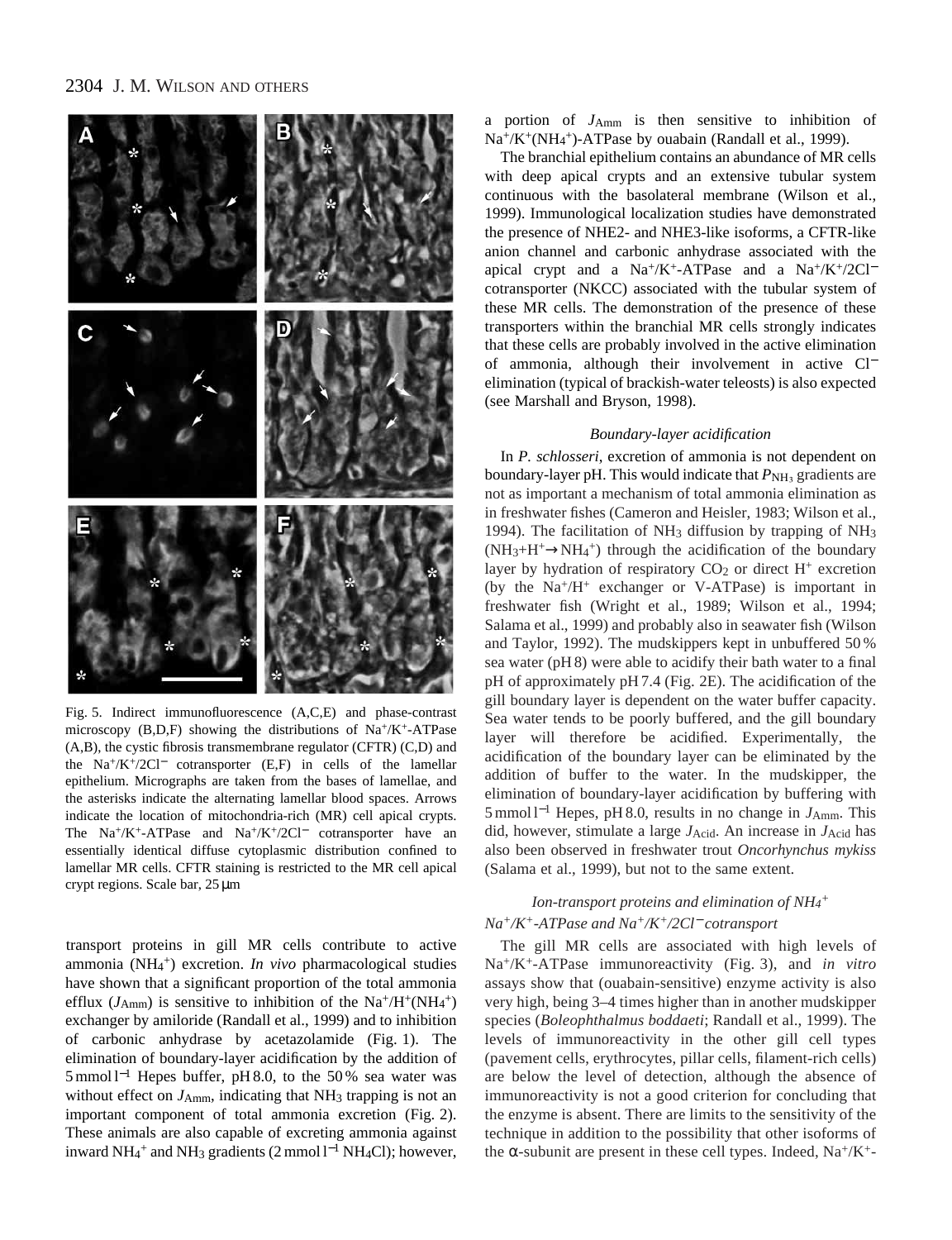

Fig. 6. The distribution of Na+/H+ exchanger 3 (NHE3) in the gills of fixed/frozen sections of mudskipper gill demonstrated using indirect immunofluorescence (A,C,E,) and phase-contrast microscopy (B,D,F). The rabbit polyclonal antibody 1380 was used to immunolabel a 5 µm fixed/frozen section of gill tissue fixed in 3 % PFA/PBS (see Materials and methods). In low-magnification micrographs, a punctate labelling pattern is associated with the lamellar epithelial cells (A,B). Higher magnification of the boxed areas reveals that this staining is specific for mitochondria-rich (MR) cell apical crypts (C,D; arrows). The asterisks indicate non-specific fluorescence of material associated with the afferent and efferent vessels, as is also evident in the control fluorescence (E) and phase-contrast micrograph (F) pair incubated with normal rabbit serum. Scale bars: A,B,E,F, 100 µm; C,D, 10 µm.

ATPase is probably present in all cell types performing cellular housekeeping roles.

 $K^+$  and NH<sub>4</sub><sup>+</sup> share a similar hydration radius, and NH<sub>4</sub><sup>+</sup> has been shown *in vitro* to compete with K<sup>+</sup> for binding sites on Na+/K+-ATPase (Mallery, 1983; Kurtz and Balaban, 1986; Garvin et al., 1985; Towle and Hølleland, 1987; Wall and Koger, 1994) and also on the  $Na^+/K^+/2Cl^-$  cotransporter (Kinne et al., 1986). Randall et al. (1999) were able to demonstrate in *P. schlosseri* that physiological levels of NH<sub>4</sub><sup>+</sup> could stimulate the ATPase *in vitro* as well*.* Only during exposure of these animals to high environmental ammonia levels, when  $NH_4^+$  and  $NH_3$  gradients (2 mmol  $l^{-1}$ ) are directed inwards, is  $J_{Amm}$  sensitive to ouabain. This inhibition of  $J_{Amm}$ is associated with a significant increase in plasma ammonia levels (Randall et al., 1999). Thus, in the absence of favourable diffusion gradients NH<sub>4</sub>+ substitution becomes physiologically significant.

Although the  $Na^+/K^+/2Cl^-$  cotransporter is found in association with the MR cell tubular system (Fig. 5E) and has been found to substitute  $NH_4^+$  for K<sup>+</sup> in other vertebrates (Kinne et al., 1986), it is not known how significant a contribution this basolateral pathway makes to the net ammonia efflux in the mudskipper. The Na<sup>+</sup>/K<sup>+</sup>/2Cl<sup>−</sup>

cotransporter is driven by the  $Na<sup>+</sup>$  gradient maintained by the Na+/K+-ATPase, and thus Na+/K+/2Cl<sup>−</sup> cotransport may also only be important when the animal is faced with inward ammonia gradients. Evans et al. (1989) could find no effect of the Na+/K+/2Cl<sup>−</sup> cotransporter inhibitor bumetanide on ammonia efflux in the Gulf toadfish *Opsanus beta*.

# *Apical Na+/H+(NH4 +) exchange*

The inhibition of the  $Na^{+}/H^{+}$  exchanger by amiloride reduces *J*Amm by 50 % (Randall et al., 1999), yet the elimination of boundary-layer acidification is without effect on *J*Amm (Fig. 2). It seems likely, therefore, that an important component of ammonia elimination is achieved by direct NH<sub>4</sub><sup>+</sup> transport by the  $Na^+/H^+$  exchanger rather than a boundarylayer pH effect on  $Na^{+}/H^{+}$  exchange. In renal microvillus membrane preparations, NH<sub>4</sub><sup>+</sup> has been shown to interact with the Na+/H+ exchanger (Kinsella and Aronson, 1981; Nagami, 1988; Blanchard et al., 1998).

There are at least five NHE isoforms (NHE1–4 and NHEβ; see Claiborne et al., 1999), although only NHE2 and NHE3 are found apically. Immunoreactivity for both these isoforms is present in the apical crypt of the mudskipper gill MR cells. This contrasts with the finding of NHE3-like cytoplasmic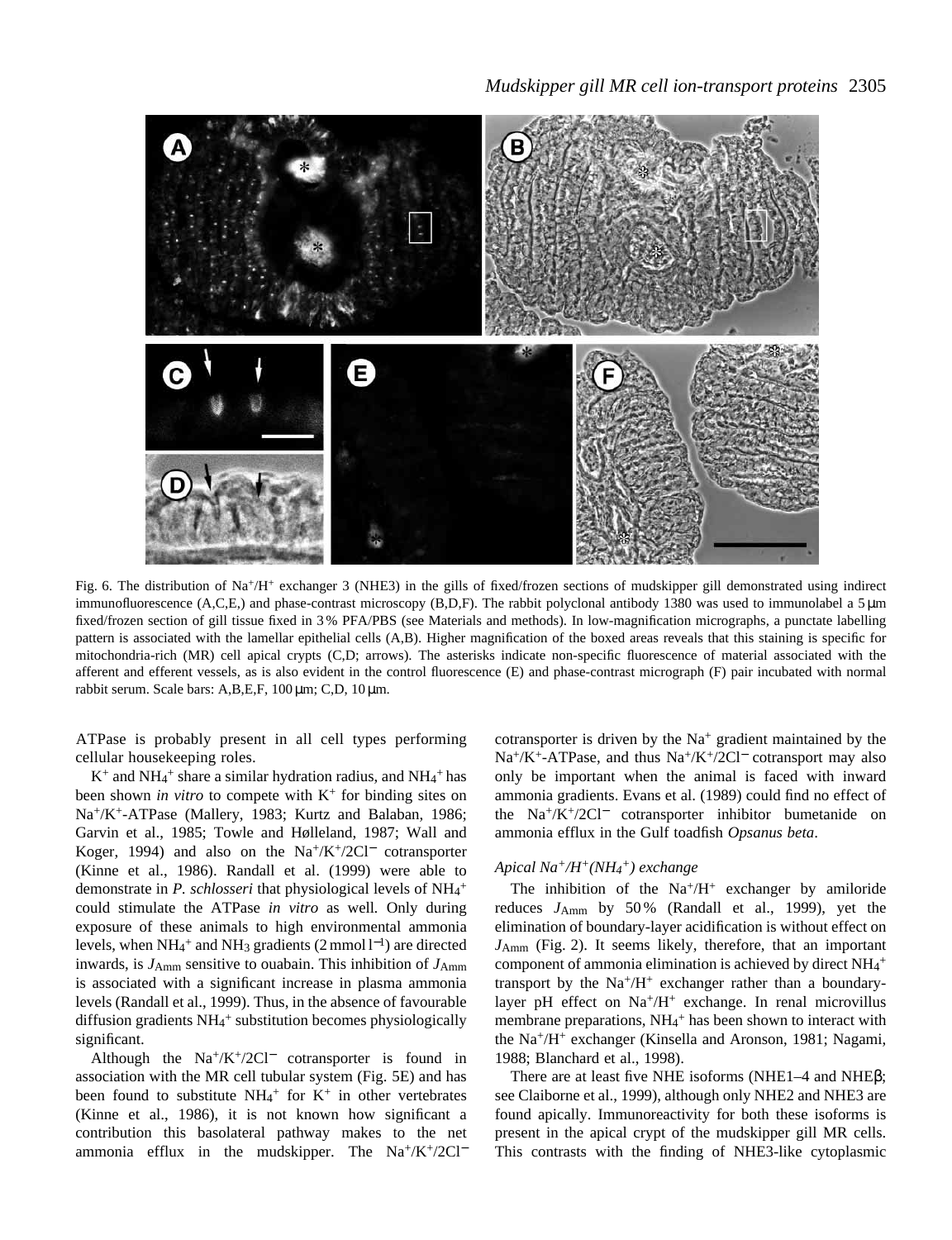

Fig. 7. Projection from a *z*-stack of 50 confocal images (0.2 µm *z*steps) showing the distribution of  $Na^+/H^+$  exchanger 2 (NHE2) in the gill lamellae of the mudskipper using indirect immunolabelling with the rabbit polyclonal antibody 597. Staining is associated with the apical crypts of lamellar mitochondria-rich (MR) cells and is visible as rings or U-shaped areas of fluorescence. (B) A higher magnification of the area outlined in A. The distribution of NHE2 is essential identical to that of NHE3 demonstrated using antibody 1380 (see Fig. 6). Scale bars: A, 25 µm; B, 10 µm.

immunoreactivity in cells in the filament epithelium of freshwater rainbow trout and seawater wrasse (Edwards et al., 1999). We have observed a similar labelling pattern in tilapia (*Oreochromis mossambicus*) to that reported by Edwards et al. (1999), but with the NHE2 antibody (Wilson, et al., 2000).

Fig. 9. Western blots of crude homogenates of gill tissue from the mudskipper  $(10 \mu g$  per lane) separated on  $10\%$ polyacrylamide gels probed for (A) the  $\alpha$ -subunit of Na<sup>+</sup>/K<sup>+</sup>-ATPase, (B) the cystic fibrosis transmembrane regulator (CFTR) protein, (C) the A-subunit of V-ATPase, (D)  $Na^+/H^+$  exchanger 2 (NHE2) (Ab597) and (E) Na+/H+ exchanger 3 (NHE3) (Ab1380). Molecular mass markers: 205, 112, 87, 69, 56, 38.5 and 33.5 kDa (from top to bottom). Large arrowheads indicate bands of interest, and smaller arrowheads indicate other bands.



Fig. 8. Indirect immunoperoxidase staining of fixed/frozen sections of gill tissue from the mudskipper. Sections were labelled with antisera to either carbonic anhydrase (A,B) or V-ATPase (C). Intense labelling is associated with the apical crypt region of lamellar mitochondria-rich (MR) cells (arrows). Negligible reactivity was observed in control sections incubated with normal rabbit serum (not shown). Scale bar, 20  $\mu$ m.

Thus, it would appear that the distribution of the  $Na^+/H^+$ exchanger in the mudskipper is unique amongst teleost fishes.

In the mammalian kidney medulla thick ascending limb, although both isoforms are also present, it is the NHE3 isoform that plays a greater role in ammonium efflux (Paillard, 1998). Recently, Claiborne et al. (1999) have reported the presence of βNHE-like and NHE2-like isoforms in the gill of the sculpin *Myoxocephalus octodecimspinosus* using reverse transcriptase/polymerase chain reaction (RT-PCR). In the marine fish *Opsanus beta*, Evans et al. (1989) found no evidence for apical Na<sup>+</sup>/NH<sub>4</sub><sup>+</sup> exchange. Instead, they found

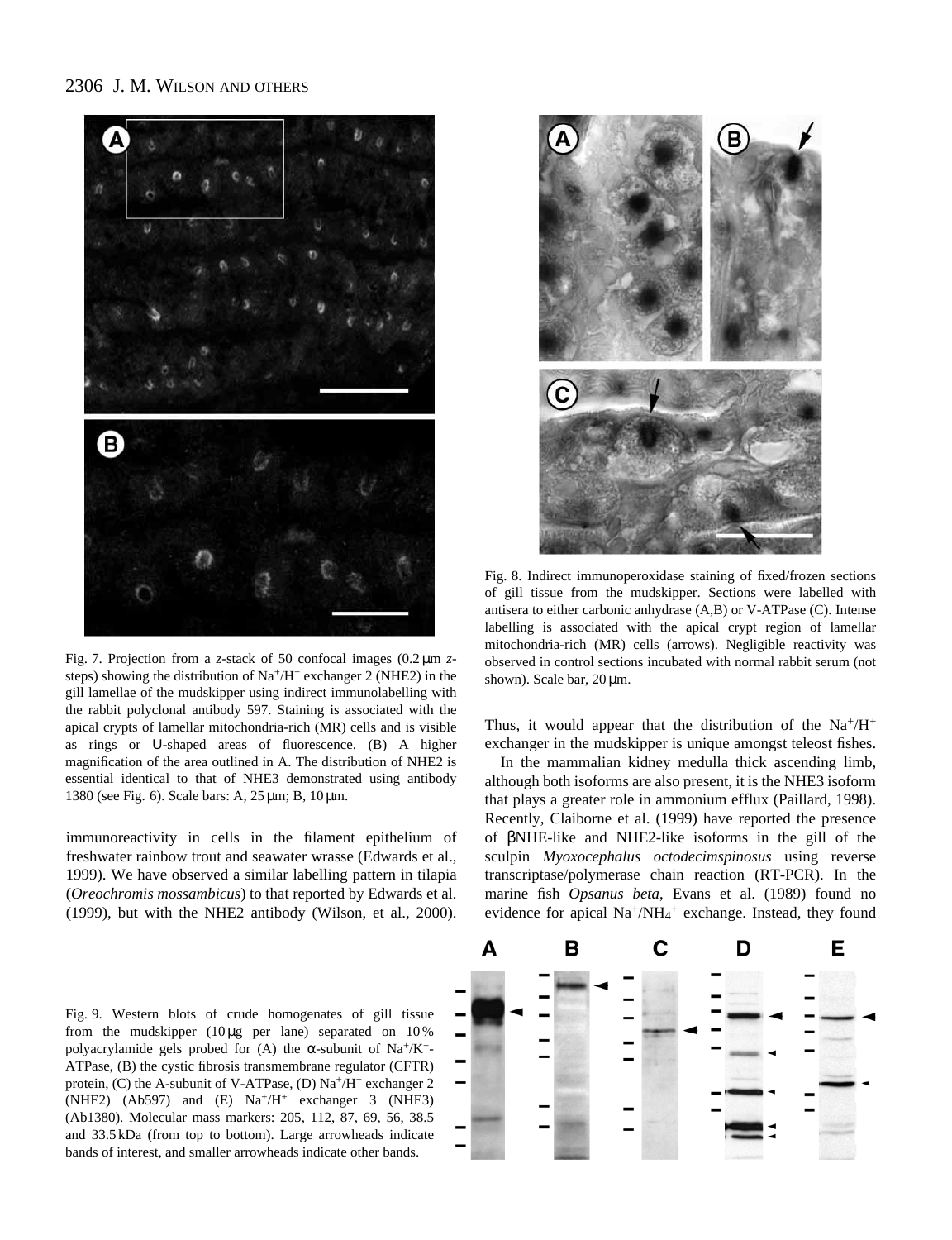that total ammonia excretion could be accounted for by nonionic NH<sub>3</sub> (57%) and paracellular ionic NH<sub>4</sub><sup>+</sup> (21%) diffusion and basolateral  $Na^{+}/K^{+}$ -ATPase activity (22%). However, their data could be interpreted as indicating that the  $Na^{+}/K^{+}$ ATPase and  $Na^{+}/H^{+}$  exchange mechanisms are operating in series. Randall et al. (1999) found an increased plasma Na+ concentration in *P. schlosseri* challenged with high external ammonia levels, which is consistent with the proposed mechanism of Na<sup>+</sup>/NH<sub>4</sub><sup>+</sup> exchange.

#### *Carbonic anhydrase*

The distribution of carbonic anhydrase in the branchial MR cells is similar to that reported by Lacy (1983) in MR cells from the opercular epithelium of seawater-adapted killifish *Fundulus heteroclitus*. The sensitivity of *J*<sub>Amm</sub> to carbonic anhydrase inhibition indicates that intracellular CO<sub>2</sub> hydration maybe important in providing  $H^+$  for  $NH_3$  protonation to maintain  $P_{\text{NH}_3}$  gradients across the basolateral membrane and in providing  $NH_4$ <sup>+</sup> for apical  $Na^+/NH_4$ <sup>+</sup> exchange. From the lack of sensitivity of  $J_{\text{Amm}}$  to ouabain under conditions of low external ammonia concentration (Randall et al., 1999), it would appear that the facilitated movement of  $NH<sub>4</sub>$ <sup>+</sup> across the basolateral membrane is not important. Amiloride, however, reduced the rate of ammonia excretion in animals in water without any additional ammonia added, indicating that apical Na<sup>+</sup>/NH<sub>4</sub><sup>+</sup> exchange may be taking place even when ammonia levels in the water are low.

### *V-ATPase*

Immunoreactivity for the V-ATPase could be demonstrated in the apical crypts of MR cells. However, the role of the V-ATPase in ammonia excretion is not clearly defined in the light of the absence of a pH-dependent boundary-layer effect (Fig. 2) and *in vivo* experiments using KNO3, which had a delayed effect on *J*Amm (Randall et al., 1999). The V-ATPase activity observed may only be involved in vesicle acidification (Harvey, 1992).

#### *Cystic fibrosis transmembrane regulator*

It was initially thought that the CFTR could be used as a marker for MR cells involved in Cl<sup>−</sup> secretion, a function normally ascribed to this cell type in seawater teleost fishes (chloride cells; Marshall and Bryson, 1998; Singer et al., 1998). In the initial investigation of the fine structure of the branchial epithelium, few chloride cell/accessory cell complexes were found, so it was thought that few of the MR cells were actually involved in Cl<sup>−</sup> elimination (Wilson et al., 1999). However, CFTR-like immunoreactivity was associated with the apical crypts in almost every branchial MR cell, and it may be that all MR cells are involved in Cl<sup>−</sup> elimination. This would be the conclusion if the function of the CFTR were limited to Cl<sup>−</sup> conductance; however, the CFTR-like anion channel is also involved in the regulation of other apical channels as well as the conductance of other anions, notably HCO<sub>3</sub><sup>−</sup> (Poulsen et al., 1994). The HCO<sub>3</sub><sup>−</sup> excretion into the lumen of the duodenum (Hogan et al., 1997) and airways

# **Mudskipper Model**



Fig. 10. Illustration of the mudskipper gill mitochondria-rich (MR) cell and its proposed role in active elimination of NH<sub>4</sub>+. Ammonia enters the MR cell from the blood either by diffusion or by active transport by the  $Na^+/K^+(NH_4^+)$ -ATPase (NKA) and/or the Na+/K+(NH4 +)/2Cl<sup>−</sup> cotransporter (NKCC). Intracellular carbonic anhydrase (CA) provides  $H^+$  for NH<sub>3</sub> protonation by catalyzing  $CO<sub>2</sub>$ hydration. The NH<sub>4</sub><sup>+</sup> formed is moved across the apical membrane in exchange for  $Na<sup>+</sup>$  by a  $Na<sup>+/H<sup>+</sup></sup>$  exchange (NHE)-like carrier. The accumulated HCO<sub>3</sub><sup>-</sup> exits the cell apically *via* a cystic fibrosis transmembrane regulator (CFTR)-like anion channel.

(M. C. Lee et al., 1998) of mammals is mediated by a CFTRlike anion channel. This latter function becomes quite intriguing. Assuming that CO<sub>2</sub> hydration catalyzed by intracellular carbonic anhydrase provides H<sup>+</sup> for NH3 protonation to produce  $NH_4^+$  for the  $Na^+/H^+$  exchanger, then a bicarbonate ion is left behind. HCO<sub>3</sub><sup>-</sup> must exit the cell across either the basolateral or apical membrane; however, basolateral exit would result in a base load during ammonia excretion. Apical exit facilitated by the CFTR-like channel would be acid–base neutral and would account for the lack of a boundary-layer pH effect. It also explains why *J*Acid is generally approximately zero and is not affected by the inhibition of *J*Amm with acetazolamide or amiloride (J. M. Wilson, unpublished observations).

#### *Concluding remarks*

Fig. 10 is a model that summarizes our data. The elimination of ammonia by *P. schlosseri* involves a Na+/H+ exchanger and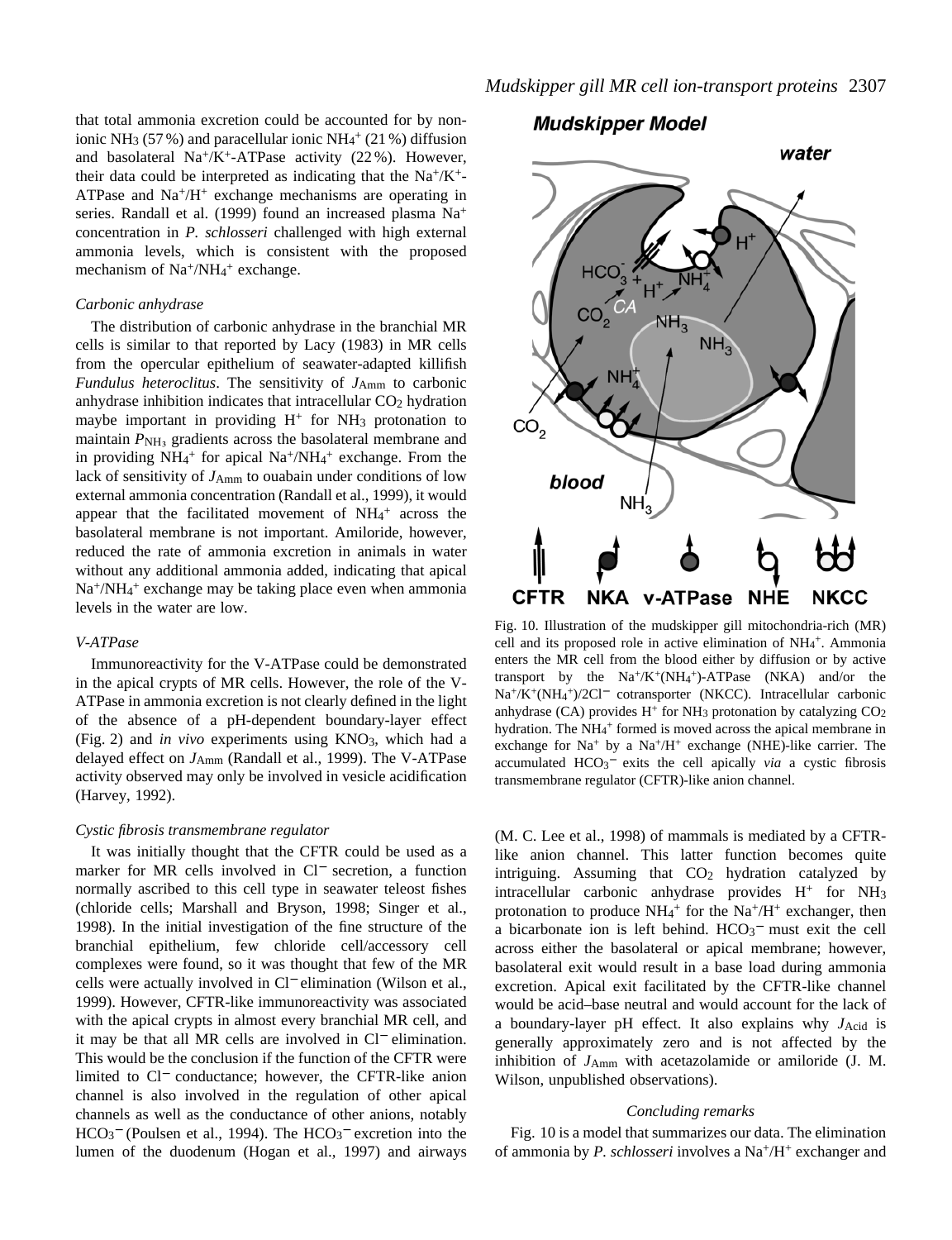carbonic anhydrase and is not dependent on boundary-layer pH effects. Na<sup>+</sup>/K<sup>+</sup>-ATPase plays a role in the elimination of ammonia only against an ammonia gradient. Although a V-ATPase and Na+/K+/2Cl<sup>−</sup> cotransporter are also present, their roles in ammonia elimination are not certain. Immunolocalization studies indicate the presence of all these proteins in the branchial mitochondria-rich cells. It therefore seems reasonable to conclude that these cells are the sites of active elimination of ammonia mediated by ion-transport proteins.

Financial support for this work was provided by NSERC (Canada) and City University of Hong Kong research grants to D.J.R. J.M.W. was supported by UBC graduate fellowships. We would like to thank P. Laurent (CEPE-CNRS), J. Hoffman (IMBC-CNRS) and G. K. Iwama (UBC) for generously providing laboratory space and use of equipment.

#### **References**

- **Biemesderfer, D., Rutherford, P. A., Nagy, T., Pizzonia, J. H., Abu-Alfa, A. K. and Aronson, P. S.** (1997). Monoclonal antibodies for high-resolution localization of NHE3 in adult and neonatal rat kidney. *Am. J. Physiol.* **273**, F289–F299.
- **Blanchard, A., Eladari, D., Leviel, F., Tsimaratos, M., Paillard,** M. and Podevin, R.-A. (1998). NH<sub>4</sub><sup>+</sup> as a substrate for apical and basolateral Na+–H+ exchangers of thick ascending limbs of rat kidney: evidence from isolated membranes. *J. Physiol., Lond.* **506**, 689–698.
- **Bradford, M. M.** (1976). A rapid and sensitive method for the quantitation of microgram quantities of protein utilizing the principle of protein–dye binding. *Analyt. Biochem.* **72**, 248–254.
- **Cameron, J. N. and Heisler, N.** (1983). Studies of ammonia in the rainbow trout: physico-chemical parameters, acid–base behaviour and respiratory clearance. *J. Exp. Biol.* **105**, 107–125.
- **Claiborne, J. B., Blackston, C. R., Choe, K. P., Dawson, D. C., Harris, S. P., MacKenzie, L. A. and Morrison-Shetlar, A. I.** (1999). A mechanism for branchial acid excretion in marine fish: identification of multiple  $Na^+/H^+$  antiporter (NHE) isoforms in gills of two seawater teleosts. *J. Exp. Biol.* **202**, 315–324.
- **Edwards, S. L., Tse, C. M. and Toop, T.** (1999). Immunolocalization of NHE3-like immunoreactivity in the gills of the rainbow trout (*Oncorhynchus mykiss*) and the blue-throated wrasse (*Pseudolabrus tetrious*). *J. Anat.* **195**, 465–469.
- **Evans, D. H., More, K. J. and Robbins, S. L.** (1989). Modes of ammonia transport across the gill epithelium of the marine teleost fish *Opsanus beta*. *J. Exp. Biol.* **144**, 339–356.
- **Garvin, J. L., Burg, M. B. and Knepper, M. A.** (1985). Ammonium replaces potassium in supporting sodium transport by the Na–K-ATPase of renal proximal straight tubules. *Am. J. Physiol.* **249**, F785–F788.
- **Harvey, W. R.** (1992). Physiology of V-ATPases*. J. Exp. Biol.* **172**, 1–17.
- **He, X., Tse, C. M., Donowitz, M., Alper, S. L., Gabriel, S. E. and Baum, B. J.** (1997). Polarized distribution of key membrane transport proteins in the rat submandibular gland. *Pflügers Arch*. **433**, 260–268.
- **Hogan, D. L., Crombie, D. L., Isenberg, J. I., Svendsen, P.,**

**Schaffalitzky de Muckadell, O. B. and Ainsworth, M. A.** (1997). CFTR mediates cyclic AMP- and  $Ca^{2+}$ -activated duodenal epithelial HCO3 <sup>−</sup> secretion. *Am. J. Physiol.* **272**, G872–G878.

- **Hoogerwerf, W. A., Tsao, S. C., Devuyst, O., Levine, S. A., Yun, C. H., Yip, J. W., Cohen, M. E., Wilson, P. D., Lazenby, A. J., Tse, C. M. and Donowitz, M.** (1996). NHE2 and NHE3 are human and rabbit intestinal brush-border proteins. *Am. J. Physiol.* **270**, G29–G41.
- **Ip, Y. K., Lee, C. Y., Chew, S. F., Low, W. P. and Peng, K. W.** (1993). Differences in the responses of two mudskippers to terrestrial exposure. *Zool. Sci.* **10**, 512–519.
- **Iwata, K.** (1988). Nitrogen metabolism in the mudskipper, *Periophthalmus cantonesis*: Changes in free amino acids and related compounds in various tissues under conditions of ammonia loading, with special reference to its high ammonia tolerance. *Comp. Biochem. Physiol.* **91**A, 499–508.
- **Iwata, K., Kakuta, I., Ikeda, M., Kimoto, S. and Wada, N.** (1981). Nitrogen metabolism in the mudskipper, *Periophthalmus cantonensis*: a role of free amino acids in detoxification of ammonia produced during its terrestrial life. *Comp. Biochem. Physiol.* **68**A, 589–596.
- **Kim, J., Welch, W. J., Cannon, J. K., Tisher, C. C. and Madsen, K. M.** (1992). Immunocytochemical response of type A and type B intercalated cells to increased sodium chloride delivery. *Am. J. Physiol.* **262**, F288–F302.
- **Kinne, R., Kinne-Saffran, E., Schutz, H. and Scholermann, B.** (1986). Ammonium transport in medullary thick ascending limb of rabbit kidney: Involvement of the Na+,K+,Cl<sup>−</sup>-cotransporter. *J. Membr. Biol.* **94**, 279–284.
- Kinsella, J. L. and Aronson, P. S. (1981). Interaction of NH<sub>4</sub><sup>+</sup> and  $Li^+$  with the renal microvillus membrane Na<sup>+</sup>-H<sup>+</sup> exchanger. Am. *J. Physiol.* **241**, C220–C226.
- **Kurtz, I. and Balaban, R. S.** (1986). Ammonium as a substrate for Na+–K+-ATPase in rabbit proximal tubules. *Am. J. Physiol.* **250**, F497–F502.
- **Lacy, E. R.** (1983). Histochemical and biochemical studies of carbonic anhydrase activity in the opercular epithelium of the euryhaline teleost, *Fundulus heteroclitus*. *Am. J. Anat.* **166**, 19–39.
- **Laemmli, U. K.** (1970). Cleavage of structural proteins during the assembly of the head bacteriophage T4. *Nature* **227**, 680–685.
- **Lee, M. C., Penland, C. M., Widdicombe, J. H. and Wine, J. J.** (1998). Evidence that Calu-3 human airway cells secret bicarbonate. *Am. J. Physiol.* **274**, L450–L453.
- **Lee, M. G., Schultheis, P. J., Yan, Y., Shull, G. E., Bookstein, C., Chang, E., Tse, M., Donowitz, M., Park, K. and Muallem, S.** (1998). Membrane-limited expression and regulation of  $Na^+$ –H<sup>+</sup> exchanger isoforms by  $P_2$  receptors in the rat submandibular gland duct. *J. Physiol., Lond.* **513**, 341–357.
- **Lee, T. H., Tsai, J. C., Fang, M. J., Yu, M. J. and Hwang, P. P.** (1998). Isoform expression of Na<sup>+</sup>–K<sup>+</sup>-ATPase  $\alpha$ -subunit in gills of the teleost *Oreochromis mossambicus*. *Am. J. Physiol.* **275**, R926–R932.
- **Levine, S. A., Montrose, M. H., Tse, C. M. and Donowitz, M.** (1993). Kinetics and regulation of three cloned mammalian  $Na^+/H^+$ exchangers stably expressed in a fibroblast cell line. *J. Biol. Chem.* **268**, 25527–25535.
- **Lin, H., Pfeiffer, D. C., Vogl, A. W., Pan, J. and Randall, D. J.** (1994). Immunolocalization of proton-ATPase in the gill epithelia of rainbow trout. *J. Exp. Biol.* **195**, 169–183.
- **Lin, H. and Randall, D.** (1991). Evidence for the presence of an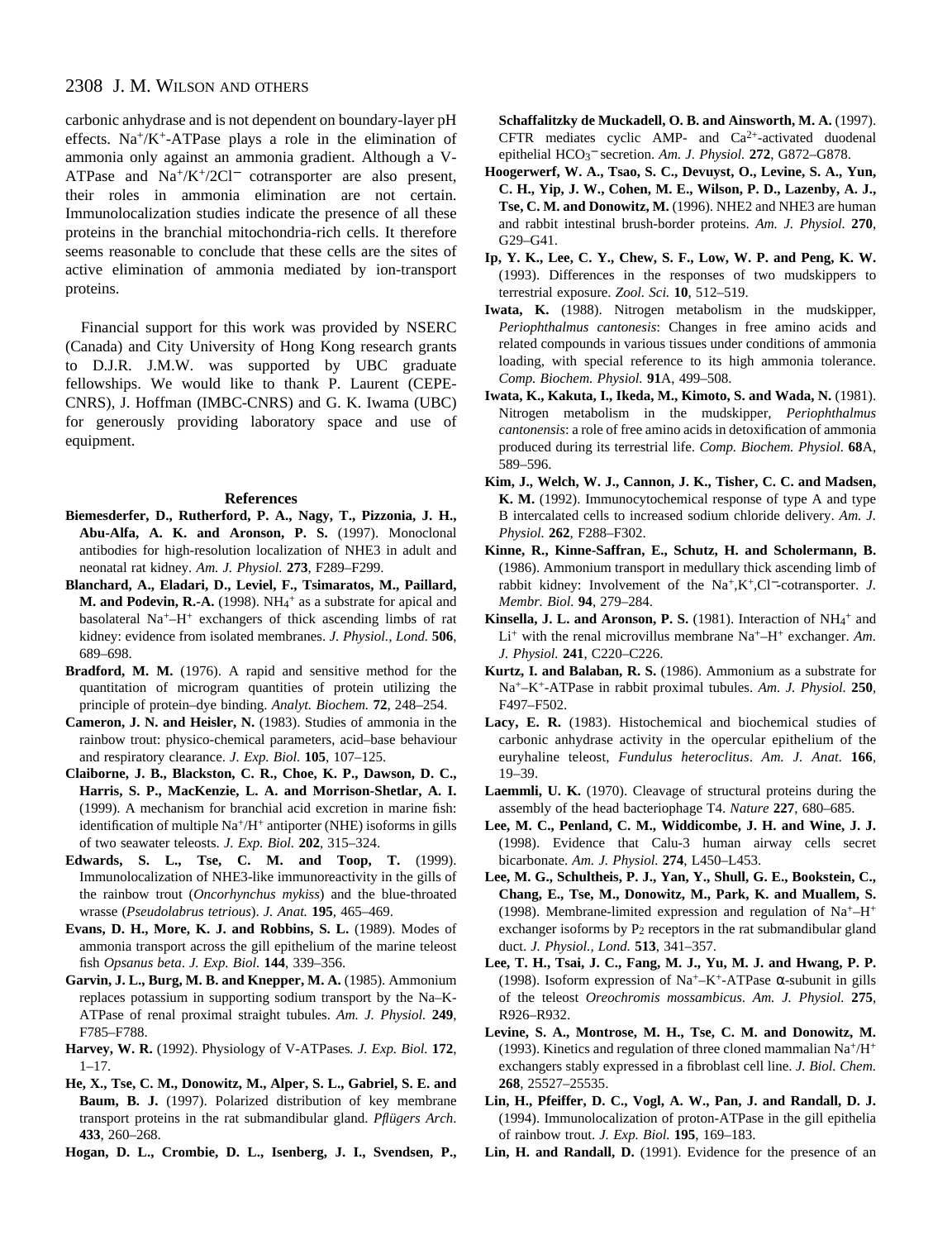electrogenic proton pump on the trout gill epithelium. *J. Exp. Biol.* **161**, 119–134.

- **Low, W. P., Ip, Y. K. and Lane, D. J. W.** (1990). A comparative study of the gill morphometry in the mudskippers *Periophthalmus chrysospilos*, *Boleophthalmus boddaerti* and *Periophthalmodon schlosseri*. *Zool. Sci.* **7**, 29–38.
- **Low, W. P., Lane, D. J. W. and Ip, Y. K.** (1988). A comparative study of terrestrial adaptations of the gills in three mudskippers, *Periophthalmus chrysospilos*, *Boleophthalmus boddaerti* and *Periophthalmodon schlosseri*. *Biol. Bull.* **175**, 434–438.
- **Lytle, C., Xu, J. C., Biemesderfer, D. and Forbush III, B.** (1995). Distribution and diversity of Na–K–Cl cotransporter proteins: a study with monoclonal antibodies. *Am. J. Physiol.* **269**, C1496–C1505.
- **Madsen, K. M., Verlander, J. W., Kim, J. and Tisher, C. C.** (1991). Morphological adaptation of the collecting duct to acid–base disturbances. *Kidney Int.* **40** (Suppl. 33), S57–S63.
- **Mallery, C. H.** (1983). A carrier enzyme basis for ammnium excretion in teleost gill. NH<sub>4</sub>+-stimulated Na-dependent ATPase activity in *Opsanus beta*. *Comp. Biochem. Physiol.* **74**A, 889–897.
- **Marshall, W. S. and Bryson, S. E.** (1998). Transport mechanisms of seawater teleost chloride cells: An inclusive model of a multifunctional cell. *Comp. Biochem. Physiol*. **119**A, 97–106.
- **McDonald, D. G. and Wood, C. M.** (1981). Branchial and renal acid and ion fluxes in the rainbow trout, *Salmo gairdneri*, at low environmental pH. *J. Exp. Biol.* **93**, 101–118.
- **McLean, I. W. and Nakane, P. K.** (1974). Periodate–lysine– paraformaldehyde fixative. A new fixative for immunoelectron mircoscopy. *J. Histochem. Cytochem.* **22**, 1077–1083.
- **Morii, H., Nishikata, K. and Tamura, O.** (1978). Nitrogen excretion of mudskipper fish *Periophthalmus cantonensis* and *Boleophthalmus pectinirostris* in water and on land. *Comp. Biochem. Physiol.* **60**A, 189–193.
- **Murdy, E. O.** (1989). A taxonomic revision and cladistic analysis of the oxudercine gobies (Gobiidae: Oxudercinae). *Rec. Aust. Mus. Suppl.* **11**, 1–93.
- **Nagami, G. T.** (1988). Luminal secretion of ammonia in the mouse proximal tubule perfused *in vitro*. *J. Clin. Invest.* **81**, 159–164.
- **Paillard, M.** (1998).  $H^+$  and  $HCO_3^-$  transporters in the medullary thick ascending limb of the kidney: molecular mechanisms, function and regulation. *Kidney Int.* **53**, S36–S41.
- **Peng, K. W., Chew, S. F., Lim, C. B., Kuah, S. S. L., Kok, W. K. and Ip, Y. K.** (1998). The mudskippers *Periophthalmodon schlosseri* and *Boleophthalmus boddaerti* can tolerate environmental NH3 concentrations of 446 and 36 mM, respectively. *Fish Physiol. Biochem.* **19**, 59–69.
- Philpott, C. W. (1980). Tubular system membranes of teleost chloride cells: osmotic response and transport sites. *Am. J. Physiol.* **238**, R171–R184.
- **Pisam, M.** (1981). Membranous systems in the 'chloride cell' of teleostean fish gill; their modifications in response to the salinity of the environment. *Anat. Rec.* **200**, 401–414.
- **Pisam, M. and Rambourg, A.** (1991). Mitochondria-rich cells in the gill epithelium of teleost fishes: An ultrastructural approach. *Int. Rev. Cytol.* **130**, 191–232.
- **Poulsen, J. H., Fischer, H., Illek, B. and Machen, T. E.** (1994). Bicarbonate conductance and pH regulation capability of cystic fibrosis transmembrane conductance regulator. *Proc. Natl. Acad. Sci. USA* **91**, 5340–5344.
- **Randall, D. J., Wilson, J. M., Peng, K. W., Kok, W. K., Kuah, S. S. L., Chew, S. F., Lam, T. J. and Ip, Y. K.** (1999). The

mudskipper, *Periophthalmodon schloesseri*, actively transports NH4 <sup>+</sup> against a concentration gradient. *Am. J. Physiol.* **277**, R1562–R1578.

- **Randall, D. J., Wood, C. M., Mommsen, T. P., Perry, S. F., Bergman, H., Maloiy, G. M. O. and Wright, P. A.** (1989). Urea excretion as a strategy for survival in a fish living in a very alkaline environment. *Nature* **337**, 165–166.
- **Saha, N. and Ratha, B. K.** (1990). Alterations in excretion pattern of ammonia and urea in freshwater air-breathing teleost, *Heteropneustes fossilis* (Boch) during hyperammonia stress. *Indian J. Exp. Biol.* **28**, 597–599.
- **Salama, A., Morgan, I. J. and Wood, C. M.** (1999). The linkage between Na<sup>+</sup> uptake and ammonia excretion in rainbow trout: kinetic analysis, the effects of  $(NH_4)_2SO_4$  and  $NH_4HCO_3$  infusion and the influence of gill boundary layer pH. *J. Exp. Biol.* **202**, 697–709.
- **Schöttle, E.** (1931). Morphologie und Physiologie der Atmung bei wasser-, schlamm- und landlebenden Gobiiformes. *Z. Wiss. Zool.* **140**, 1–114.
- **Singer, T. D., Tucker, S. J., Marshall, W. S. and Higgins, C. F.** (1998). A divergent CFTR homologue: highly regulated salt transport in the euryhaline teleost *F. heteroclitus*. *Am. J. Physiol.* **274**, C715–C723.
- **Südhof, T. C., Fried, V. A., Stone, D. K. and Johnston, P. A.** (1989). Human endomembrane  $H^+$  pump strongly resembles the ATP-synthetase of *Archaebacteria. Proc. Natl. Acad. Sci. USA* **86**, 6067–6071.
- **Sun, A. M., Liu, Y., Dworkin, L. D., Tse, C. M., Donowitz, M. and Yip, K. P.** (1997).  $Na^{+}/H^{+}$  exchanger isoform 2 (NHE2) is expressed in the apical membrane of the medullary thick ascending limb. *J. Membr. Biol* **160**, 85–90.
- **Takeyasu, K., Tamkun, M. M., Renaud, K. J. and Fambrough, D. M.** (1988). Ouabain-sensitive (Na++K+)-ATPase activity expressed in mouse L cells by transfection with DNA encoding the  $\alpha$ -subunit of an avian sodium pump. *J. Biol. Chem.* **263**, 4347–4354.
- **Towle, D. W. and Hølleland, T.** (1987). Ammonium ion substitutes for  $K^+$  in ATP-dependent Na<sup>+</sup> transport by basolateral membrane vesicles. *Am. J. Physiol.* **252**, R479–R489.
- **Tse, C. M., Levine, S. A., Yun, C. H., Khurana, S. and Donowitz, M.** (1994). Na+/H+ exchanger-2 is an O-linked but not an N-linked sialoglycoprotein. *Biochemistry* **33**, 12954–12961.
- **Verdouw, H., van Echeld, C. J. A. and Dekkers, E. M. J.** (1978). Ammonia determination based on indophenol formation with sodium salicylate. *Water Res.* **12**, 399–402.
- Wall, S. M. and Koger, L. M. (1994). NH<sub>4</sub><sup>+</sup> transport mediated by Na+–K+-ATPase in rat inner medullary collecting duct. *Am. J. Physiol.* **267**, F660–F670.
- **Wilson, J. M., Kok, W. K., Randall, D. J., Vogl, A. W. and Ip, Y. K.** (1999). Fine structure of the gill epithelium of the terrestrial mudskipper, *Periophthalmodon schlosseri*. *Cell Tissue Res.* **298**, 345–356.
- **Wilson, J. M., Laurent, P., Tufts, B. L., Benos, D. J., Donowitz, M., Vogl, A. W. and Randall, D. J.** (2000a). NaCl uptake by the branchial epithelium in freshwater teleost fish: an immunological approach to ion-transport protein localization. *J. Exp. Biol.* **203**, 2279–2296.
- **Wilson, J. M., Randall, D. J., Vogl, W. A., Harris, J. Sly, W. S. and Iwama, G. K.** (2000b). Branchial carbonic anhydrase is present in a shark, *Squalus acanthias*. *Fish Physiol. Biochem*. (in press).
- **Wilson, R. W. and Taylor, E. W.** (1992). Transbranchial ammonia gradients and acid–base responses to high external ammonia